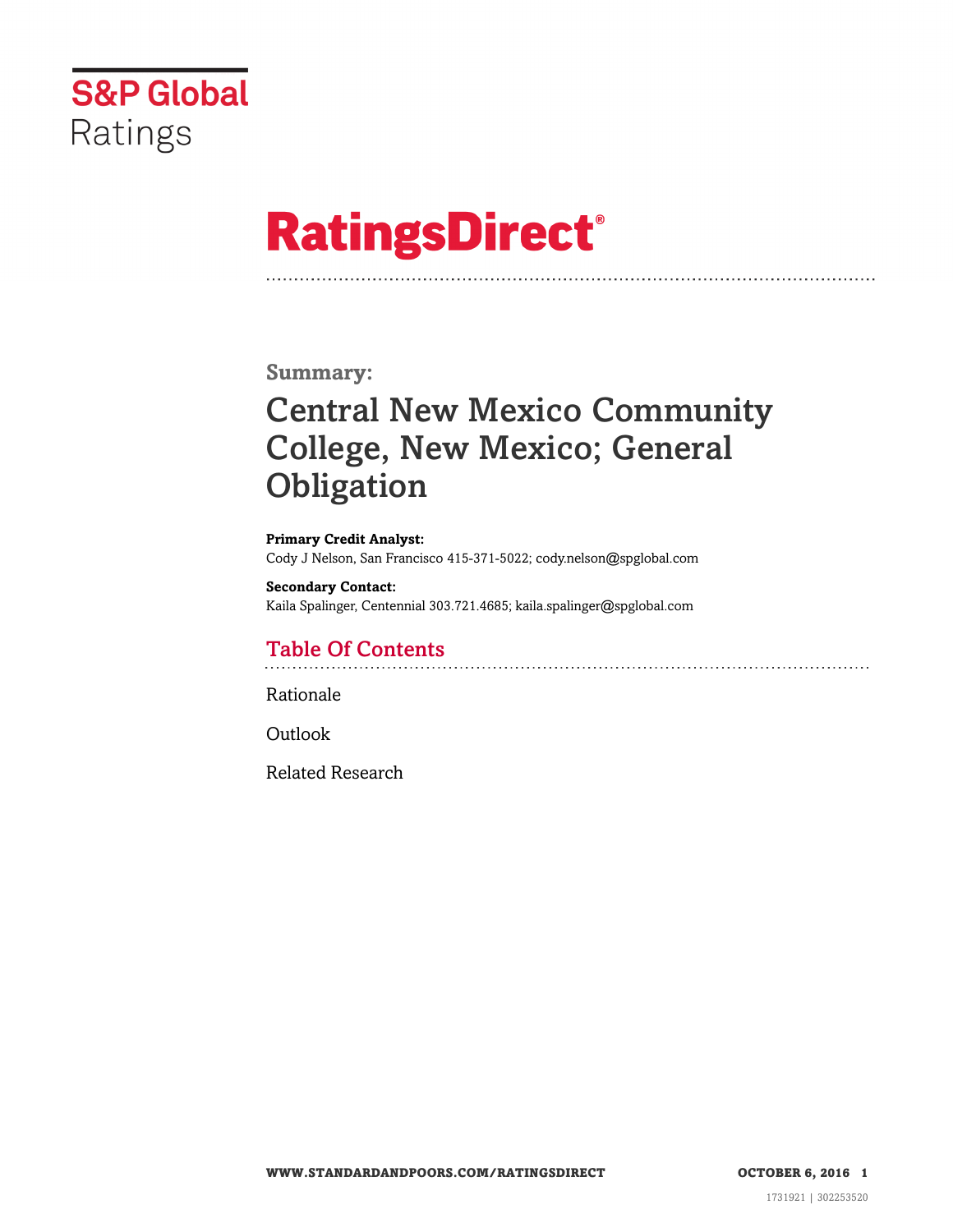#### **Summary:**

# Central New Mexico Community College, New Mexico; General Obligation

| Credit Profile                               |               |            |
|----------------------------------------------|---------------|------------|
| US\$42.0 mil GO bnds ser 2016 due 08/15/2031 |               |            |
| Long Term Rating                             | $AA+$ /Stable | <b>New</b> |
| Central New Mexico Comnty Coll GO            |               |            |
| Long Term Rating                             | AA+/Stable    | Affirmed   |

#### <span id="page-1-0"></span>Rationale

S&P Global Ratings assigned its 'AA+' long-term rating to Central New Mexico Community College, N.M.'s series 2016 limited-tax general obligation (GO) bonds. S&P Global Ratings also affirmed its 'AA+' long-term rating on the college's outstanding GO debt. The outlook on all ratings is stable.

The series 2016 bonds and outstanding GO bonds are secured by a limited ad valorem tax pledge. Including this issuance, the college district's current levy will be 1.00 mills. The current cap is 5.00 mills per \$1,000 of net taxable value; however, the limit may be exceeded if it is necessary to levy more than 5.00 mills to pay principal and interest on the bonds in the event that property valuation within the district declines to a level lower than the valuation of such property in the year in which the bonds were issued. The 2016 bond proceeds will be used to finance the construction, renovation, and equipping of educational facilities.

The rating reflects our view of the college's:

- Participation in the Albuquerque metropolitan statistical area's (MSA) broad and diverse tax base;
- Ability to generate noncredit hour enrollment as a measure to offset the credit-seeking enrollment declines;
- Strong management, as demonstrated by our strong Financial Management Assessment (FMA);
- Very strong available fund balance levels, despite recent general fund operating deficits; and
- Low overall net debt burden.

In our opinion, offsetting credit factors include the college's reliance on state funding for a significant portion of its operating revenue and declining credit-seeking enrollment.

The fully accredited, 1,325 square-mile district serves an approximately 731,000-resident area that encompasses the entirety of Albuquerque, Tijeras, Los Ranchos, Corrales, and Rio Rancho. The district operates five campuses, four of which are located in Albuquerque with the remainder located in Rio Rancho. The district is the largest education provider in the state, including the state's flagship University of New Mexico. As a result, the district is charged with guiding the state's economy (versus reacting to market demand), and our conversation with the district management's team echoed that point. Due to this mandate, the district recently invested in science, technology, engineering, and math (STEM)- and computer engineering-focused developments financed in part by the 2014 bond program. The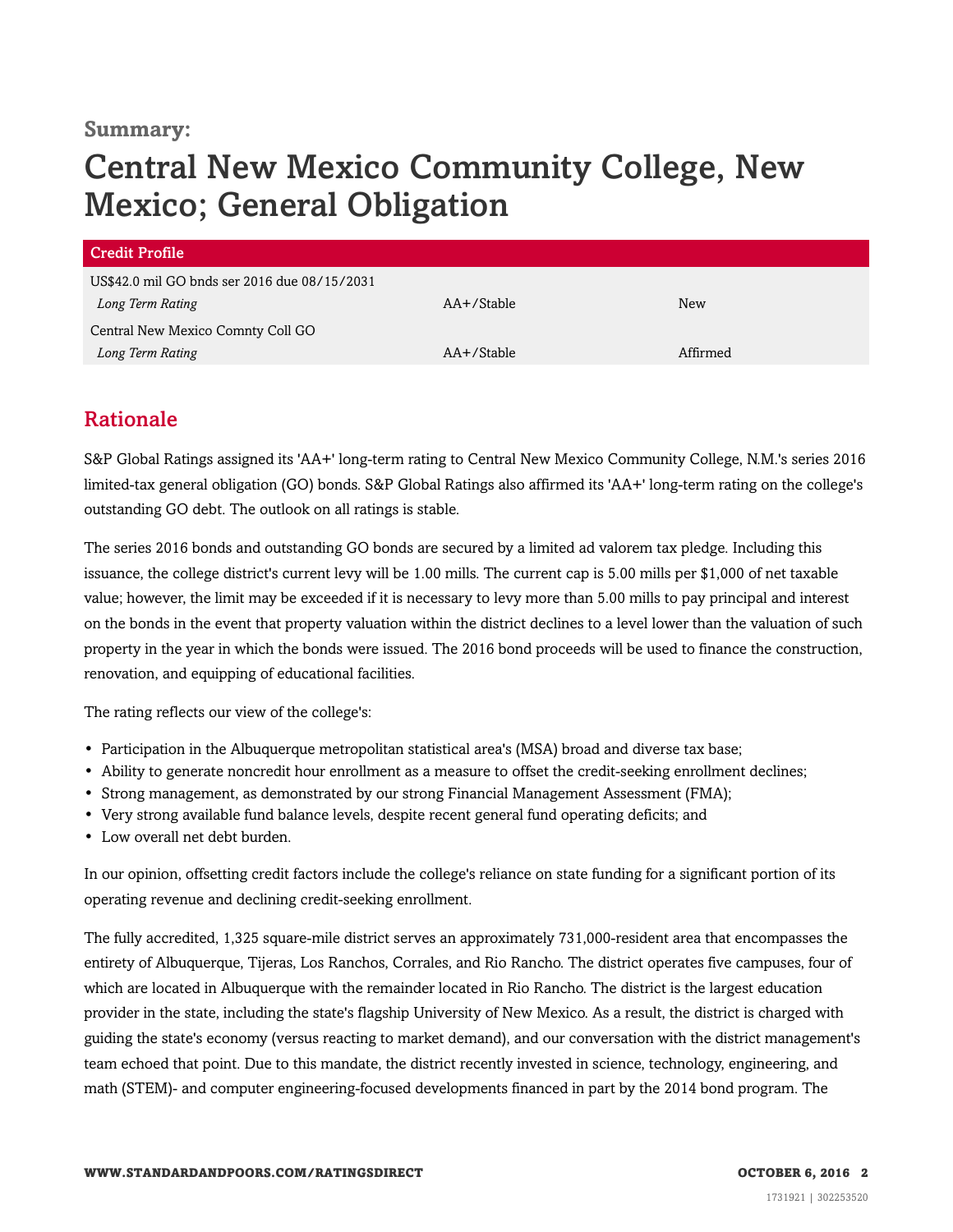district expects to continue its trend of revitalization of current facilities and infrastructure as it seeks to offer competitive on-campus and online course offerings to support the state's economy.

As a result of the district's location, residents have access to the broad and diverse Albuquerque MSA, the state's largest. As a result, we consider the district's income indicators to be good, as demonstrated by median household effective buying income (EBI) at 95% of the national level and per capita household EBI at 92%. In addition, we consider the district's projected market value per capita to be strong at \$73,074 for fiscal 2016, which is an improvement from \$71,700 in fiscal 2015 due to the roughly 2% market value. The district's assessed value (AV) totaled about \$17.8 billion for fiscal 2016. Historically, the district's AV is stable, as it has experienced only two years of relatively moderate declines (fiscals 2010 and 2011) in the last 10 years. As a result, the district's preliminary fiscal 2016 AV is approximately \$334 million, or 2% above the fiscal 2009 prerecession high of \$14.5 billion.

Overall, we are forecasting stable to positive growth for the broader New Mexico region, inclusive of Albuquerque. As we believe that the region's above-average population growth over the next two years will come in large part from expanding employment in the professional service, hospitality, and leisure sectors, we don't expect global uncertainty and volatile equity markets will have much impact on local governments. We also expect increases in home prices and consumer spending will contribute to improved revenue performance for many local governments in the Mountain region, particularly those that rely on property taxes and sales taxes. As a result, we expect the broader macroeconomic forces to support our view of continued property tax growth for the district. For additional information, please refer to our U.S. State And Local Government Credit Conditions Forecast, published July 27, 2016, on RatingsDirect.

With a student population of roughly 29,000 (including online), the college is the largest higher-education provider in the state, as previously mentioned. While there is a multitude of higher-education institutions--including numerous community colleges--within the area, management continues to report that its enrollment is not significantly affected by competition from neighboring institutions. In fiscal 2013, New Mexico implemented performance-based funding, which focuses on student credit hours, certificates and degree awards, and the percentage of those awards that are earned by STEM as well as in health fields and by financially at-risk students. Credit enrollment totals, which are most closely linked to state funding, continue to risk fluctuations in response to economic trends on top of the state's financial position. Credit enrollment totals have declined by about a 4% average annual rate since fiscal 2012 to the current level of 25,760. We note that the district's total headcount also includes noncredit enrollment, and the trend within this category, though relatively small, at about 11% of total headcount, is growing as the district is adding students, inclusive of interyear volatility. The noncredit enrollment stems from the district's investment and promotion of job training programs, technology-focused boot camps, and other related programs evenly divided between its adult & education center and its workforce training center. The district expects continued growth within this unit through our two-year outlook horizon. Altogether, the district's total headcount is 29,100, or a small decrease from 30,644 a year ago.

The district's financial profile remains very strong, in our view, with an audited available general fund balance of 21.6% of operating expenditures, or about \$39 million, in audited fiscal 2015. Inclusive of our adjustments, the district's general fund operating performance has been negative. The negative trend is driven in part by the district's recent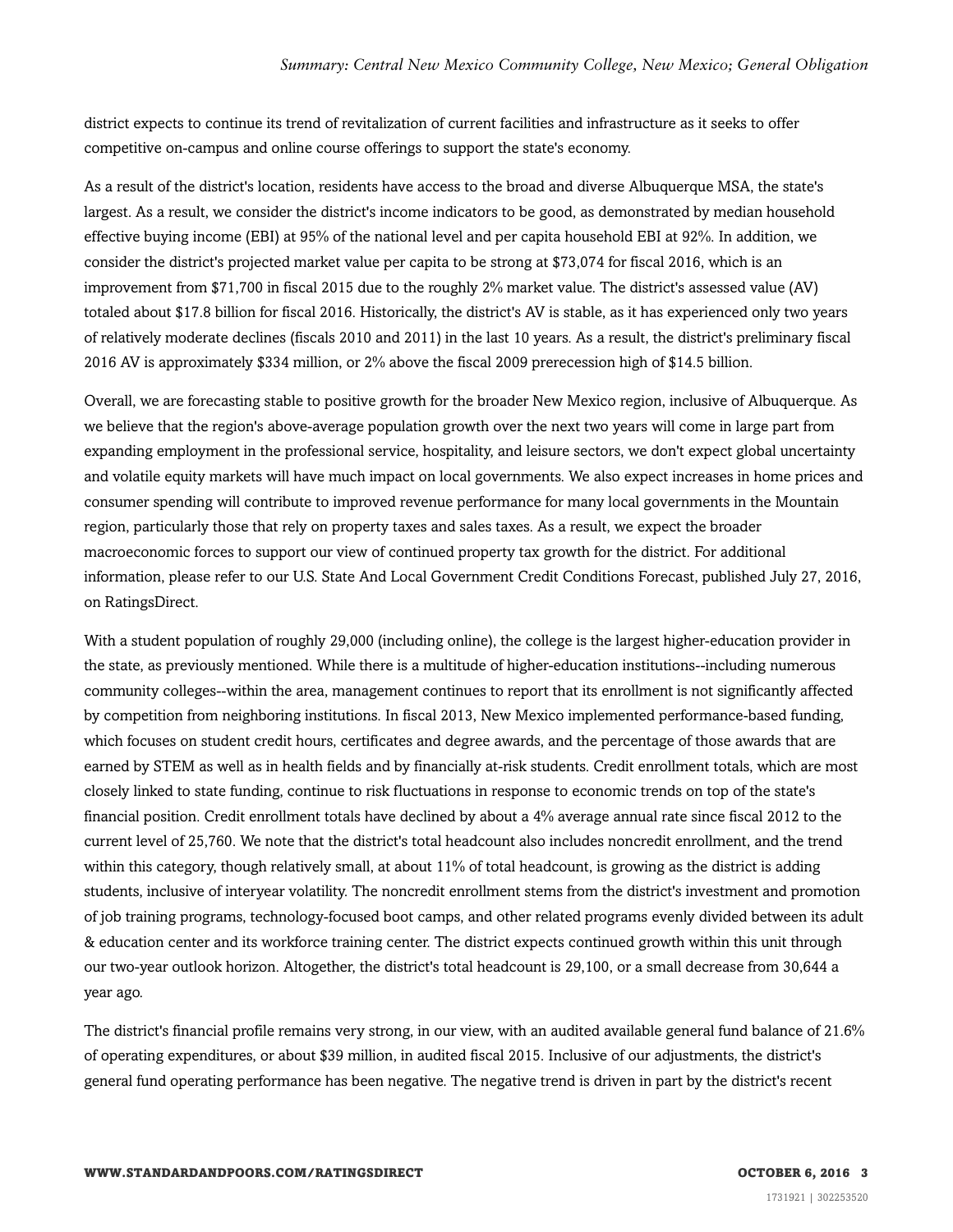investments in technology- and STEM-related programs, the state funding environment, and the trend of reduced student headcount. Looking ahead, we expect the district's financial profile to remain very strong as the district has a financial cushion to bear additional general fund operating deficits, although we expect the district to make corresponding expenditure adjustments to maintain a stable financial profile. Historically, the district undertook a number of initiatives to capture savings prior to fiscal 2012, including increasing tuition and fees, adjusting its organizational structure, implementing targeted department consolidations, reducing salaries, and lowering administrative costs.

State appropriations continue to be the largest source of revenue, at about 40% of total revenues. The state of New Mexico (AA+/Negative) remains on negative outlook, and the outlook reflects the potential for declines in general fund balances due to weak revenue trends as a result of declines in the oil and gas industry and slow federal employment growth. The outlook also reflects findings in the state's audited comprehensive annual financial reports that highlight weak centralized cash management and accounting processes and that create some uncertainty surrounding New Mexico's consolidated financial position. As a result, we consider the district's financial exposure to the state to be a negative factor as the state may be incentivized to reduce funding or to sweep cash positions from community colleges as a stopgap measure for the state's finances. While we do not consider such a move from the state likely, it is within our consideration of the current rating level.

We consider the college's financial management policies to be strong based on our FMA methodology. A FMA of strong indicates that practices are strong, well embedded, and likely sustainable. Significant practices of the college include development of quarterly reports on budget progress and maintenance of three-year strategic and five-year capital improvement plans. The college has a written policy of budgeting for a current fund balance of between 12% and 18% of current operating expenditures to ensure adequate flexibility to manage cash flow. The college also has a debt policy that regulates debt issuance, manages tax levy rates, and dictates the terms of issuance that includes the use of alternative liabilities.

We consider the district's overall net debt burden to be low, at \$1,871 per capita and 2.6% of market value. This newly rated issuance represents a continuation of multiple new-money debt plans in the coming years. We do not expect that the additional authorization will significantly worsen the direct debt burden. Finally, the district did not report any alternative financing on its balance sheet.

The college participates in the Educational Retirement Board, a public employee retirement, cost-sharing, defined benefit plan, and makes 100% of its required contribution. In 2015, the college's contribution rate was 7.9% of gross salary for employees earning less than \$20,000 and 10.7% for employees with an annual gross salary of greater than \$20,000. The college's contribution for fiscal 2015 was about \$10.6 million, a notable increase from the college's \$7.4 million contribution in fiscal 2013. The college also contributes to the New Mexico Retiree Health Care Fund, a postemployment health care plan administered by the Mexico Retiree Health Care Authority. The college's contribution for fiscal 2015 was about \$1.5 million or about 0.8% of total governmental funds expenditures. The combined pension and other postemployment benefit contributions totaled 6.2% of current and plant funds less capital expenditures in fiscal 2015.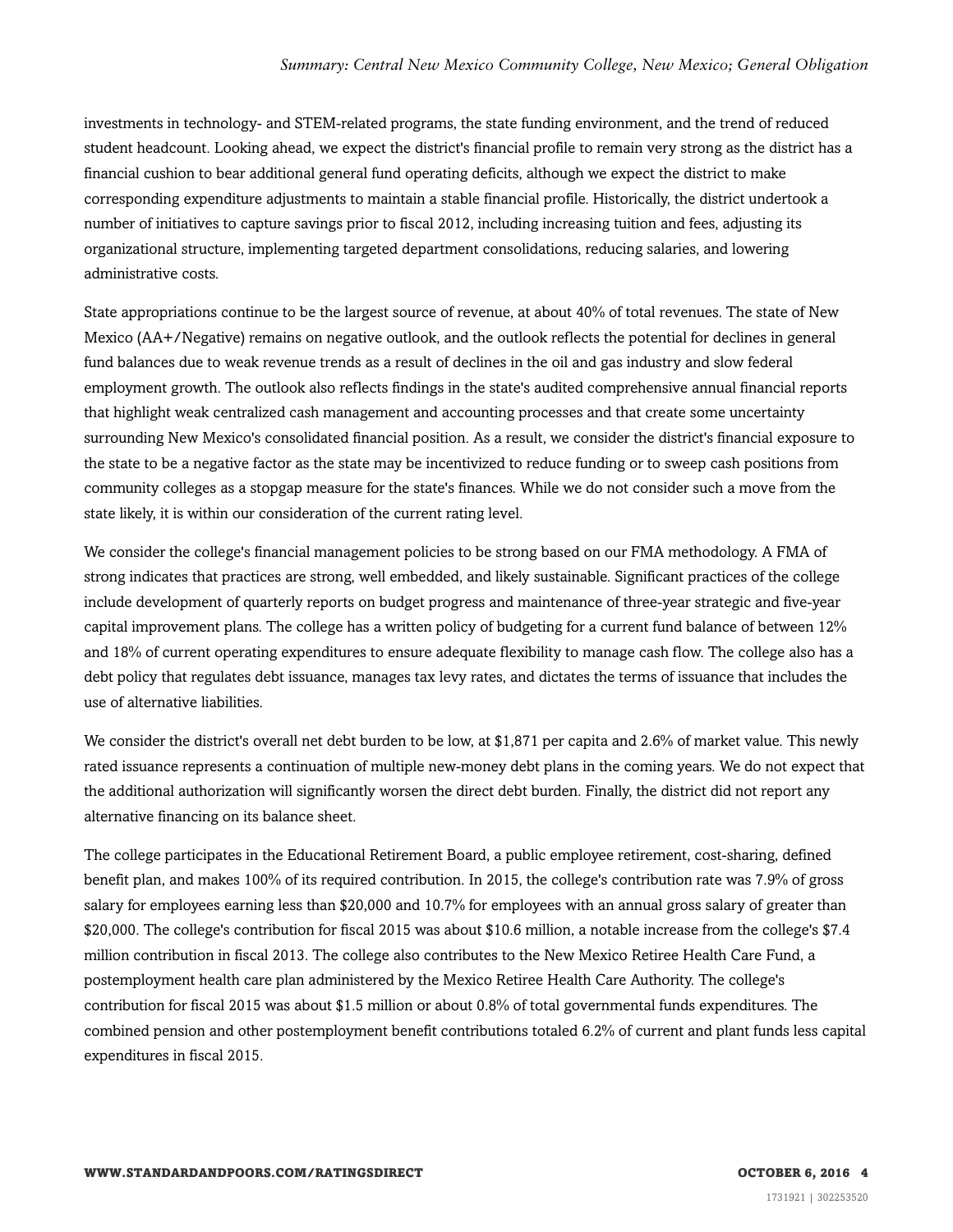## <span id="page-4-0"></span>**Outlook**

The stable outlook reflects our expectation that the district will likely maintain very strong available fund balances despite the potential for reduced state funding and the declining enrollment environment. As a result, we do not expect to change the rating within the two-year outlook horizon.

#### Upside scenario

We would consider a higher rating if the district were to generate significant revenue flexibility outside of state funding while concurrently increasing available reserves to a level in line with those of 'AAA' rated peers.

#### Downside scenario

We could lower the rating if the district were to reduce available fund balances below a level that we consider to be very strong, indicating weakness within the district's credit profile, or if the state were to dramatically reduce funding, including sweeping cash balances, resulting in a significantly weakened fund balance.

#### <span id="page-4-1"></span>Related Research

U.S. State And Local Government Credit Conditions Forecast, July 27, 2016

| Ratings Detail (As Of October 6, 2016) |            |          |  |
|----------------------------------------|------------|----------|--|
| Central New Mexico Comnty Coll GO      |            |          |  |
| Long Term Rating                       | AA+/Stable | Affirmed |  |

Certain terms used in this report, particularly certain adjectives used to express our view on rating relevant factors, have specific meanings ascribed to them in our criteria, and should therefore be read in conjunction with such criteria. Please see Ratings Criteria at www.standardandpoors.com for further information. Complete ratings information is available to subscribers of RatingsDirect at www.globalcreditportal.com. All ratings affected by this rating action can be found on the S&P Global Ratings' public website at www.standardandpoors.com. Use the Ratings search box located in the left column.